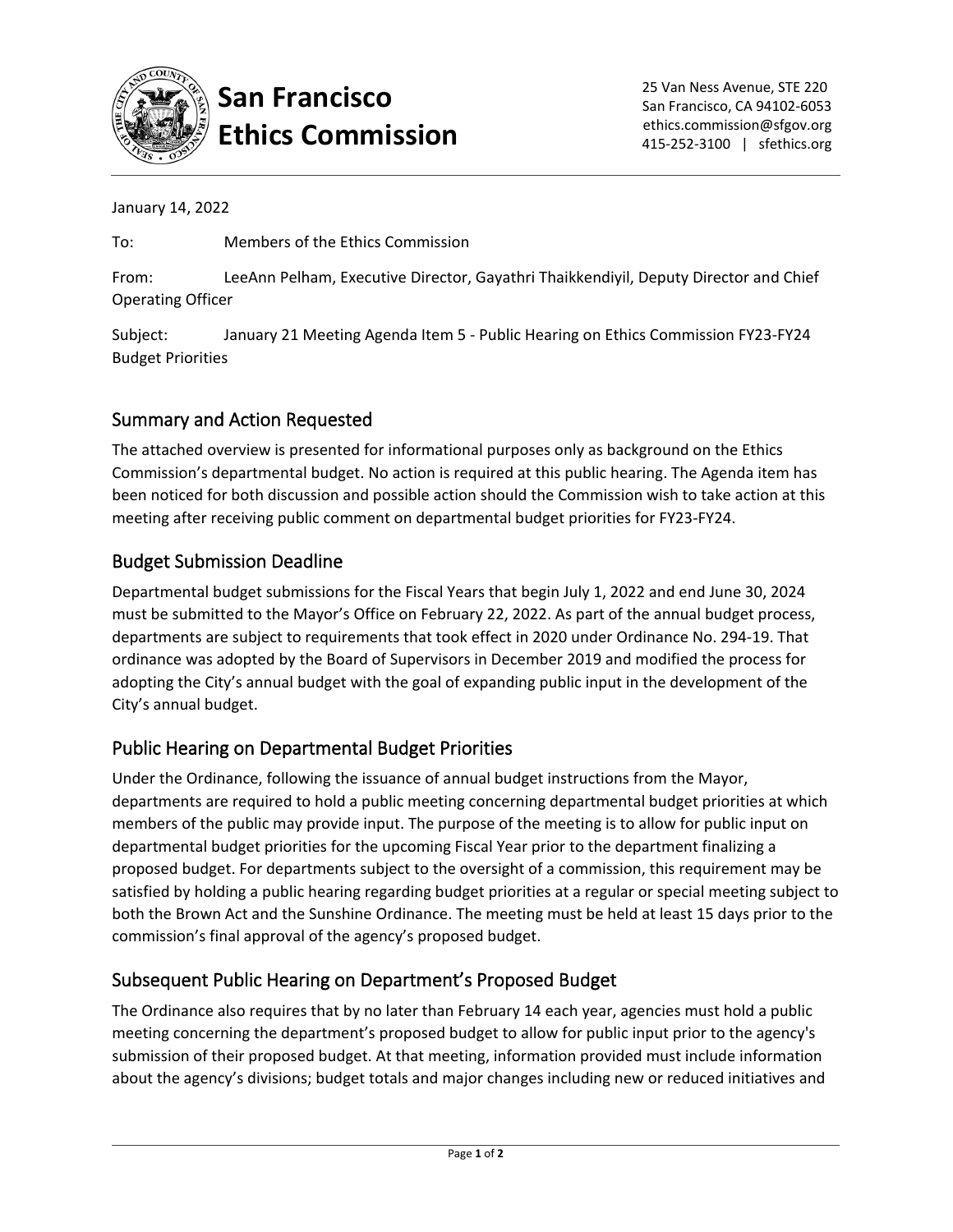staffing changes; changes in service levels; projected salary savings; and how the agency is meeting budget instruction targets. The Ordinance requires this public meeting to occur no less than 15 days after the public meeting to obtain input on budget priorities. For Commissions, this requirement can be satisfied at a regular or special meeting at which it considers final approval of the agency's proposed budget.

#### Mayor's Budget Instructions for Fiscal Years 2023 and 2024

The Mayor issued annual budget instructions to City departments for FY23 and FY24 on December 15, 2021. The City is projecting a budget surplus of \$108 million over the upcoming two budget years, out of an annual general fund budget of approximately \$6 billion. Therefore, departments are not being asked to make any proposed cuts, but instead to reprioritize existing funding towards programs and services that will deliver results and meet the top priorities that the Mayor has identified for the City. These priorities include:

- Restoring vibrancy to San Francisco, including improved public safety and street conditions
- Recovery of the local economy
- Reprioritization of funding to improve core service delivery
- Accountability and equity in delivery of programs, services, and spending

Following submission of the budget proposals, the Mayor's Budget Office will evaluate the requests and develop the Mayor's proposed balanced budget to submit to the Board by June 1, 2022. The Board of Supervisors then considers the budget and must send a balanced budget back to the Mayor for signature by August 1, 2022.

#### Public Input on Ethics Commission Budget

In preparation for submitting its FY23-FY24 budget to the Mayor's Office on February 22, as required, the Ethics Commission has planned the following specific opportunities to receive public input on its budget:

- In accordance Ordinance 294-19, the Ethics Commission has scheduled a remote public hearing on departmental budget priorities for Friday, January 21, 2022. This meeting will be conducted via Webex and livestreamed via SFGovTV. For the January 21 public hearing, Commission Staff will present an overview of budget proposals, which appears in Attachment 1.
- Also in accordance Ordinance 294-19, the Commission will schedule a public hearing related to the department's proposed budget at its next Regular Meeting on Friday, February 11, 2022. At this meeting Staff will provide a further detailed presentation on the budget planned for submission for FY23-FY24. As a regular monthly meeting of the Commission, this meeting will be streamed via Webex and cablecast live on SFGovTV. Details and materials for this meeting will be posted in advance of the meeting as required by the Brown Act and Sunshine Ordinance no later than Tuesday, February 8.
- Written comment may also be submitted to ethics.commission@sfgov.org.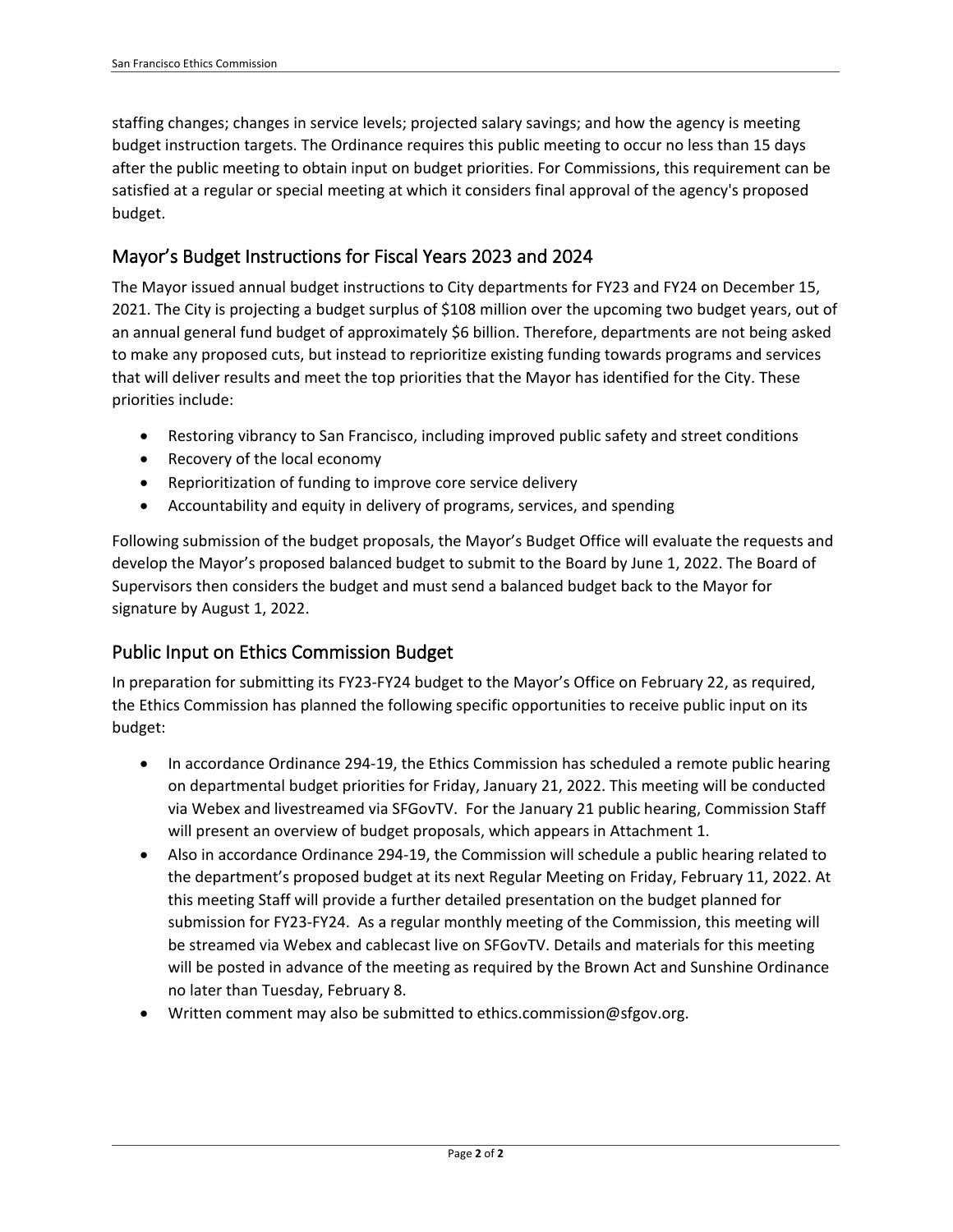

## FY23 - FY24 Departmental Budget Overview

Special Meeting of the Ethics Commission

Agenda Item 5

Friday, January 21, 2022 | 10:00 a.m. | Webex Remote Meeting

LeeAnn Pelham, Executive Director

Gayathri Thaikkendiyil, Deputy Director & Chief Operating Officer

[sfethics.org](https://sfethics.org/)

[ethics.commission@sfgov.org](mailto:ethics.commission@sfgov.org)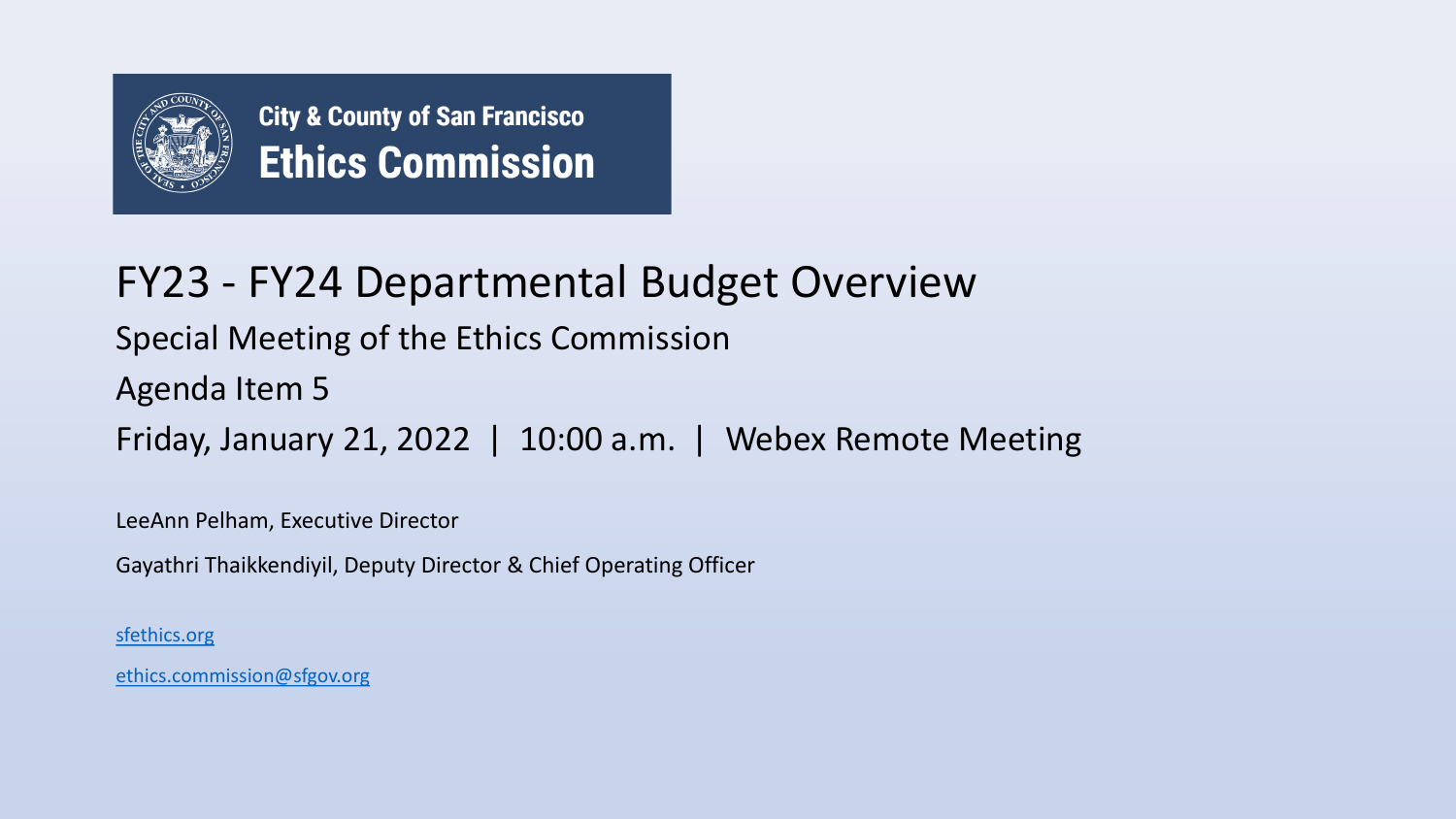

# Overview: Funding & FTEs

### Distribution of FY22 Staffing Resources

| <b>Budget</b>                                        | <b>FY22</b><br>(July 1, 2021 -<br>June 30, 2022) | <b>FY23</b><br>(July 1, 2022 -<br>June 30, 2023) | <b>FY24</b><br>(July 1, 2023 -<br>June 30, 2024) |
|------------------------------------------------------|--------------------------------------------------|--------------------------------------------------|--------------------------------------------------|
| <b>Allocated Operating</b><br><b>Budget</b>          | \$6,551,078                                      | \$6,956,814                                      | \$6,555,296                                      |
| <b>Election Campaign</b><br><b>Fund Contribution</b> |                                                  | \$446,860                                        | \$446,860                                        |
| Number of Staff<br><b>Positions</b>                  | 33                                               | 33                                               | $31*$                                            |

*\* Funding for two positions expire in FY24*

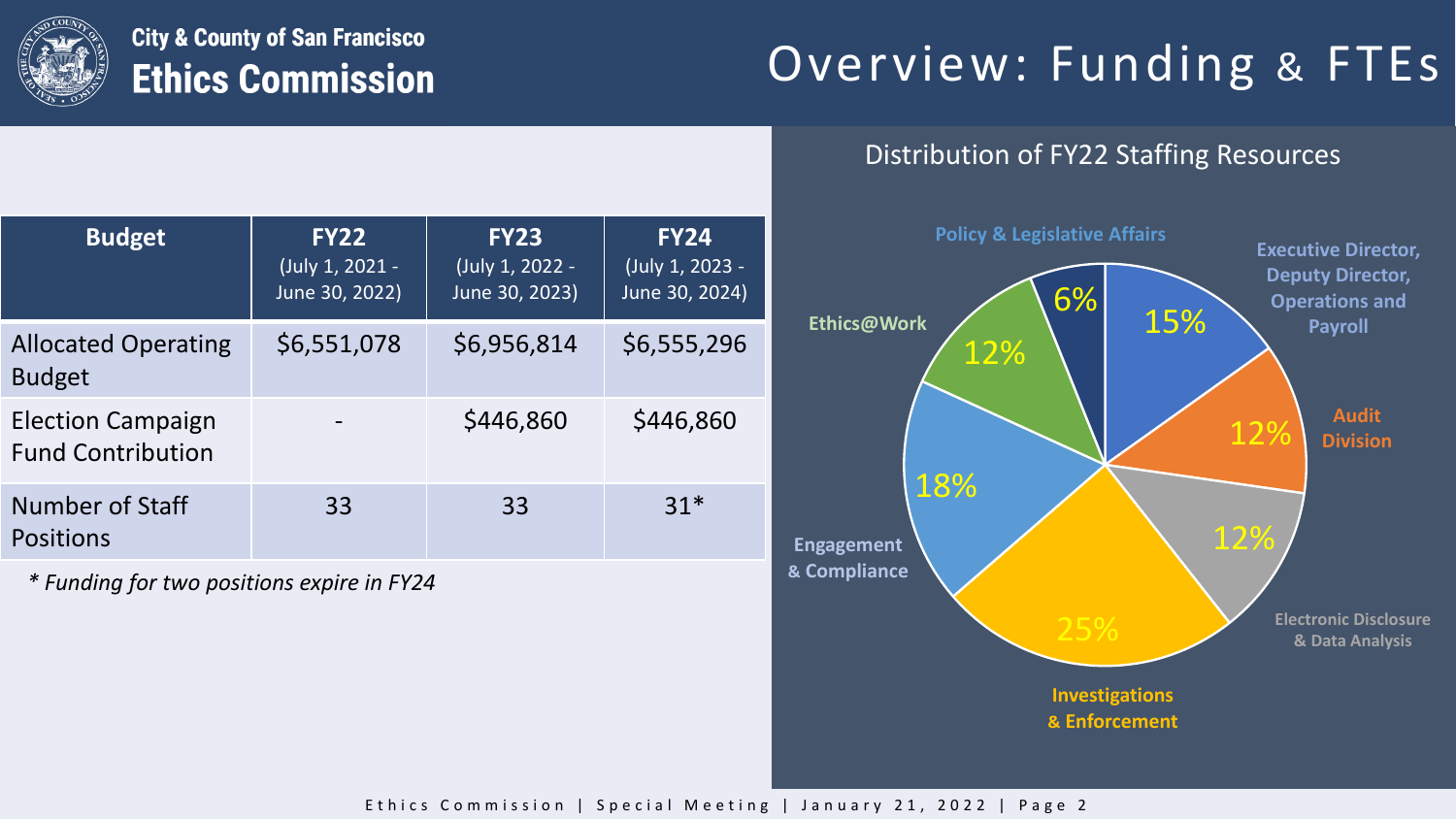

### **Mayor's Budget Instructions to City Departments**

- Departments are not being asked to make any proposed cuts.
- Reprioritize existing funding towards programs and services that will deliver results and meet the following top priorities that the Mayor has identified for the City:
	- Restoring vibrancy to San Francisco, including improved public safety and street conditions
	- Recovery of the local economy
	- Reprioritization of funding to improve core service delivery
	- Accountability and equity in delivery of programs, services, and spending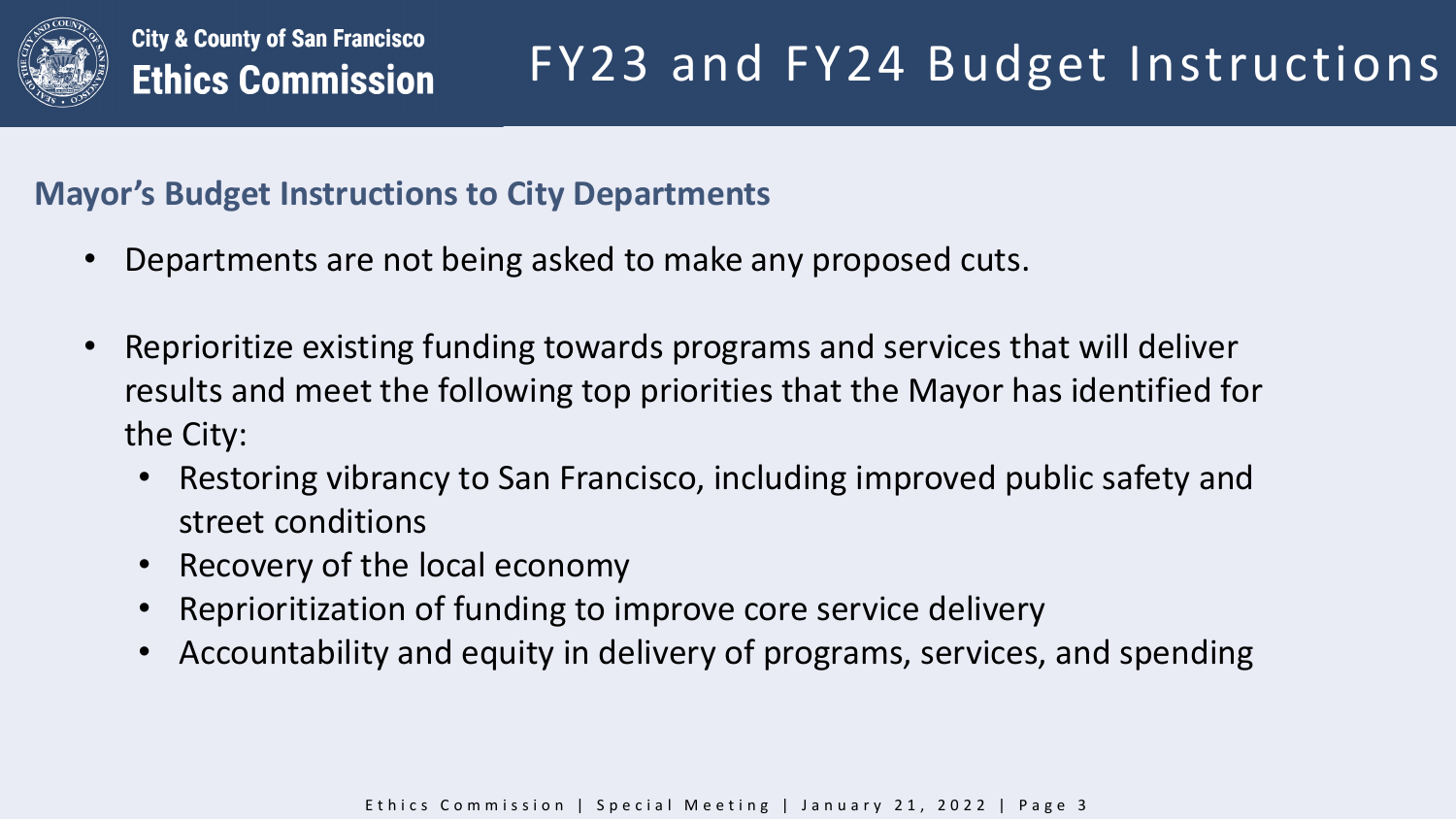

# Charter-Based Duties

Duties and responsibilities of the Ethics Commission under the City Charter include to:

- ▶ Act as City's filing officer under Political Reform Act c3.699-11.3
- $\blacktriangleright$  Provide assistance to agencies, officials, and candidates  $\cos\theta$
- Investigate alleged violations of campaign finance, ethics, and  $\blacktriangleright$  Audit campaign statements  $\text{C3.699-11.4}$ conflicts of interests C3.699-11.4
- Make recommendations to Mayor and Board of Supervisors C3.699-11.6
- $\triangleright$  Submit to the voters charter amendments relating to campaign finance, conflicts of interest and governmental ethics c3.699-11.6
- Develop an educational program on ethics laws and the importance of ethics to the public's confidence in municipal government for newly elected and appointed officers and employees, candidates and campaign treasurers, and lobbyists C3.699-11.13
- $\blacktriangleright$  Issue opinions and provide advice  $\cos 699-12$
- $\blacktriangleright$  Advocate understanding of charter & ordinances  $c.\epsilon$ 699-11.10
- 
- $\blacktriangleright$  Administer lobbying registration and disclosure  $\cos\theta$ .
- Assist departments in developing and maintaining their conflict of interest codes C.699-11.9
- $\blacktriangleright$  Prepare and publish manuals and instructions and explain applicable duties c3.699-11.13
- **Prescribe forms for reports, statements, notices and other** documents C3.699-11.12
- $\blacktriangleright$  Levy fines and penalties for violations  $c_3$ .699-13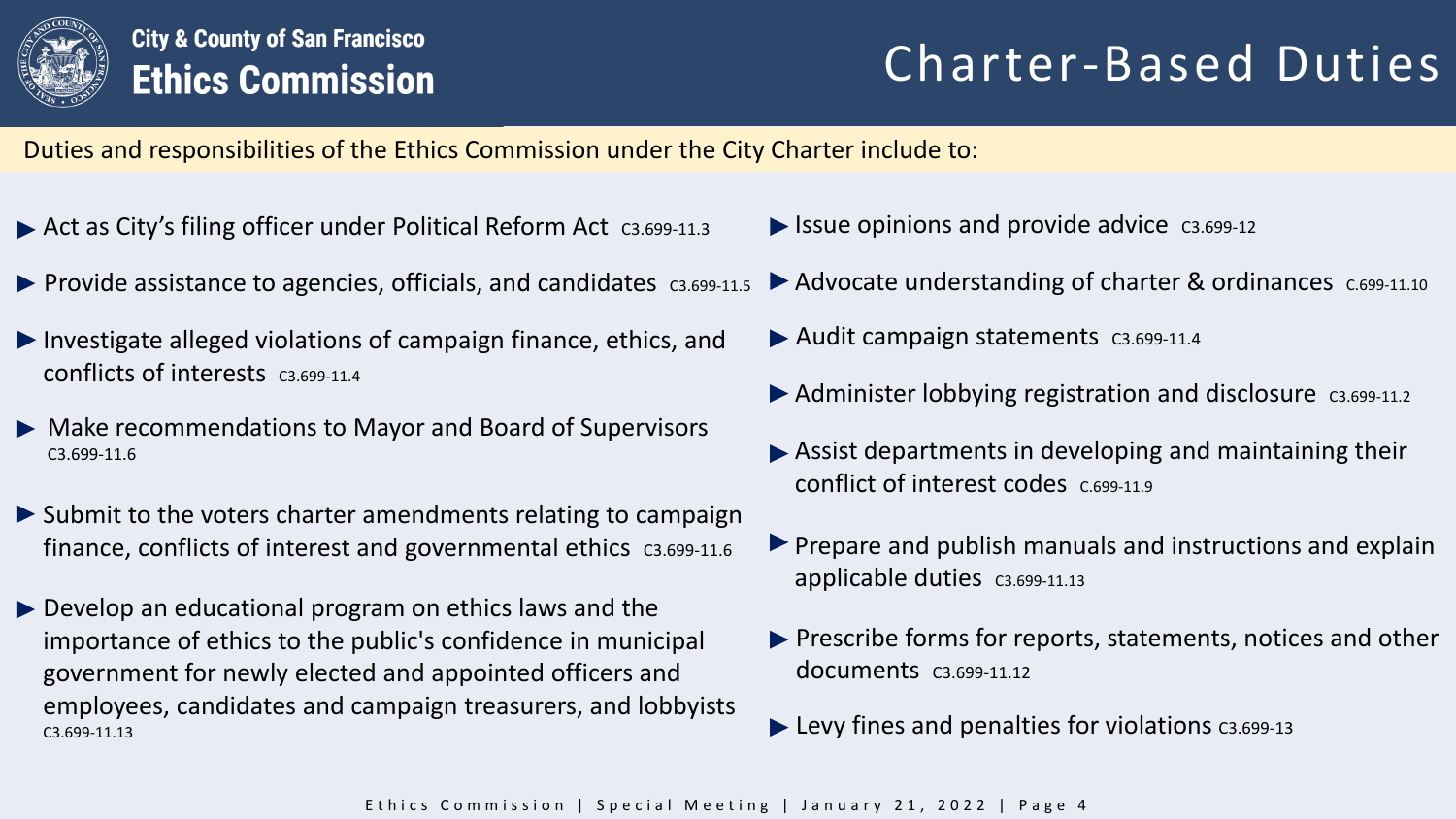

#### **City & County of San Francisco** FY23 and FY24 Commission Priorities **Ethics Commission**

### **Ongoing Departmental Priorities**

- Strong laws, well implemented, with timely and effective oversight and accountability to enhance the impact of core Commission programs.
- Heightened awareness of the laws through organization-wide focus on practical tools and information, essential outreach, and accessible public disclosure to enhance understanding, promote improved compliance, and foster equitable and meaningful public engagement.
- Strive for excellence through continuous improvement, transparency, and accountability for Commission's work. Implement program and business process improvements and re-calibrate services as needed to maximize impact.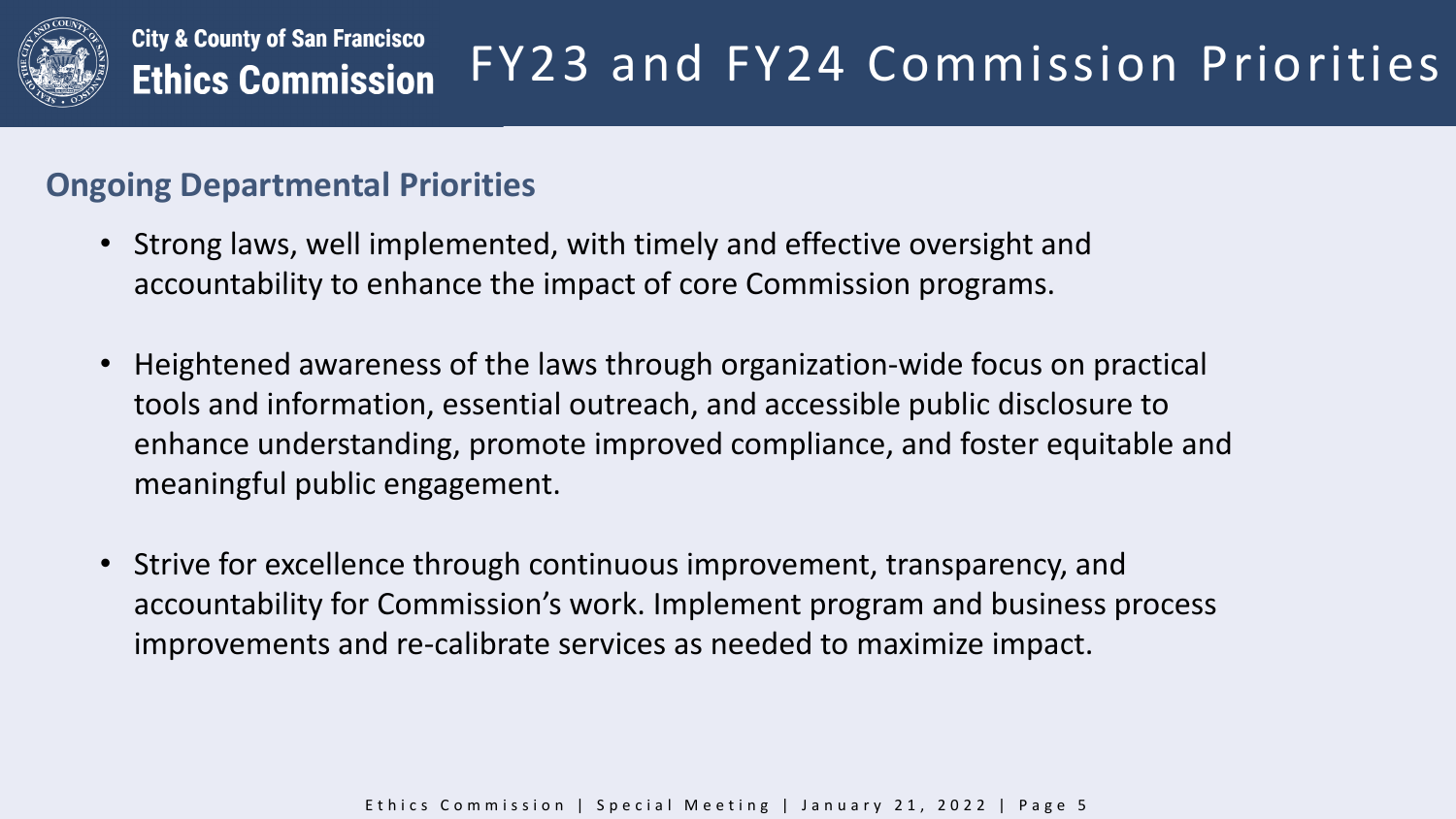

# Departmental Priorities

#### *Position Related Request*

### Enable continuity of essential public disclosure functions by reclassifying and retaining *IS Engineer* position

• Core disclosure projects now involve greater complexity of technical engineering which requires a senior level position to maintain and enhance systems.



• Known technology projects in scope for this role include the following: build critical infrastructure to publish Commission's data to DataSF, maintain complaint management system, migrate obsolete website infrastructure to City's new platform, enhance Docusign disclosure processes, and redesign campaign dashboards to make better data available to the public.

#### **Investments:**

- Reclassify existing 1042 *IS Engineer* position to 1043 *Senior IS Engineer* in FY23
- Provide full funding for this 1043 *Senior IS Engineer* position as a 3-year limited term exempt position starting in FY24

**FY23** 

+\$20k +\$232k

For reclassification To fund year-1 of a 3-year limited term position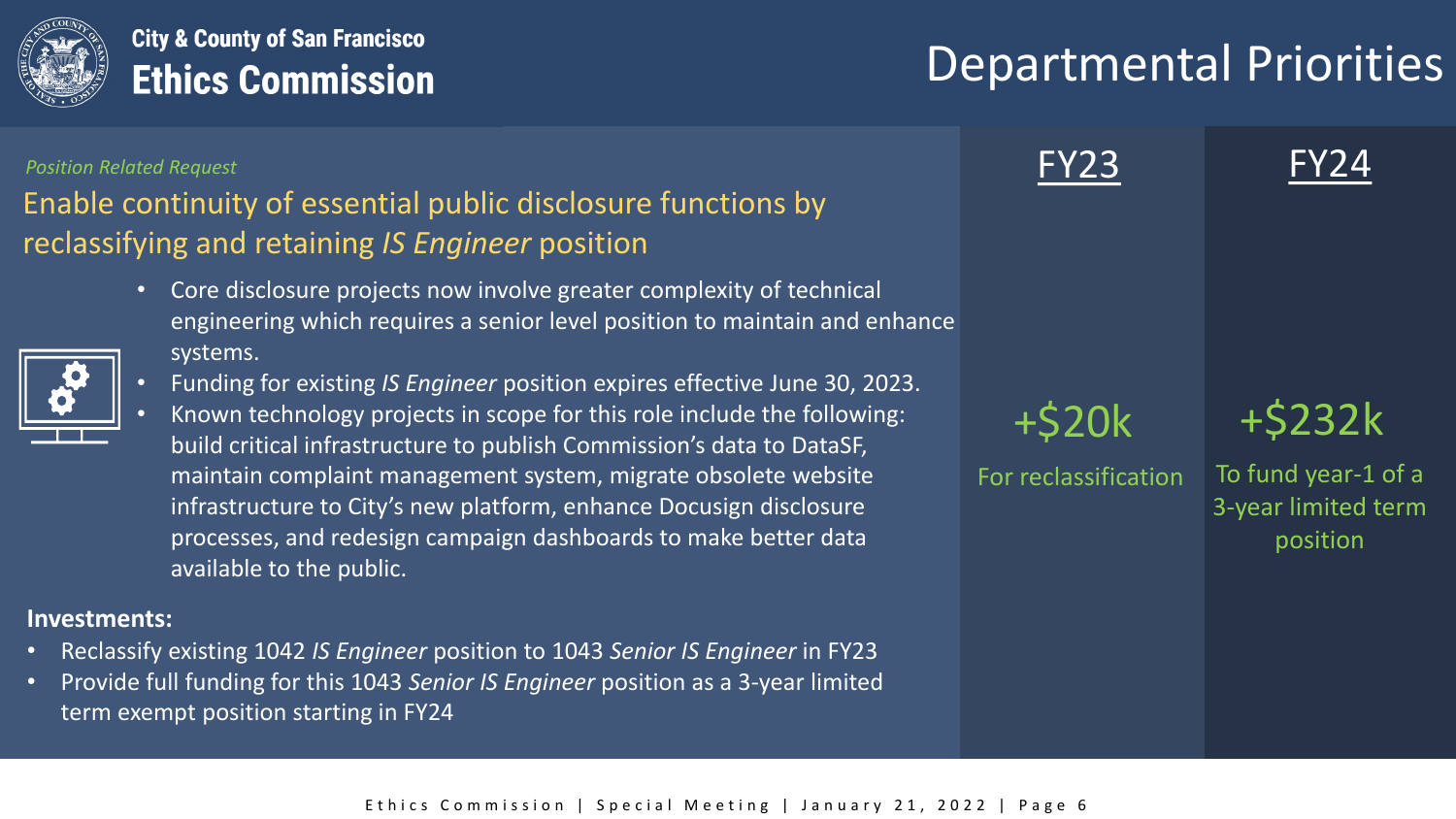

## Departmental Priorities

#### *Position Related Request*

Strengthen direct support for filing compliance and guidance across all program areas by creating dedicated *Client Support Services Unit*

> • Funding for existing *Client Support Specialist* position for Form 700 e-filing launch expires effective June 30, 2023.



- A new 1840 *Client Support Specialist* position starting July 1, 2023 is needed to provide focused and streamlined filer assistance across program areas within the Engagement & Compliance Division to broader members of the public with faster and more efficient filer support services.
- Technical training and filing support continues to be an essential need; direct assistance is critical to 4700+ departmental Form 700 filers, 80+ departmental filing officers, 200+ lobbyists, 300+ active committees, and other members of the public with Ethics Commission filing obligations.
- Educational materials and outreach to enhance stakeholder understanding of e-filing requirements and processes are key to effective compliance.

#### **Investments:**

• Provide full funding for 1840 *Client Support Specialist* position as a 3-year limited term exempt position starting in FY24





- +\$133k

To fund year-1 of a 3-year limited term position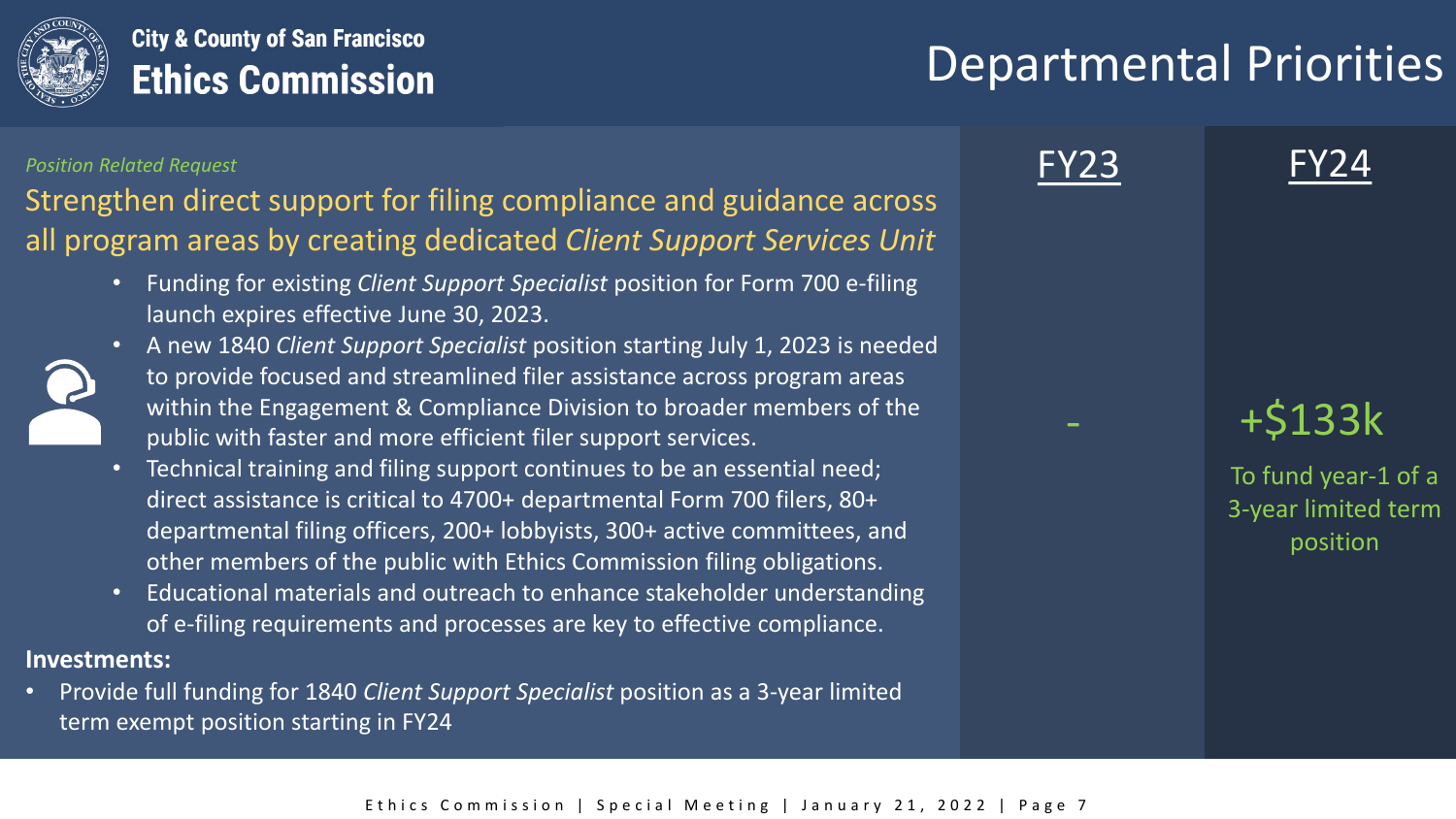

# Departmental Priorities

#### *Position Related Request*

Ensure complex policy and legislative work necessary to achieve strong, workable, and effective political reform laws is supported by job classifications that reflect the full nature and level of that work



Since 2017 creation of a dedicated Ethics Commission policy unit, the duties of the two policy positions have significantly expanded to have broader City-wide responsibility, engagement, and impact. This work demands exercise of:

- Highly specialized legal and research skills, increasingly necessitated by the complex issues addressed in the Commission's policy work.
- Application of significant strategic planning and thinking skills, independent sound judgement, strong negotiating and program management skills that have impact on the Commission's operations and others Citywide, beyond the scope of duties that existed when the positions were initially created.

#### **Investments:**

- Reclassify the existing 1823 *Senior Policy and Legislative Affairs Counsel* position to 1824 *Policy and Legislative Affairs Manager* position
- Reclassify the existing 1822 *Policy Analyst* position to 1823 *Senior Policy Analyst*  position

**FY23** 

+\$49k +\$49k

For reclassifications For reclassifications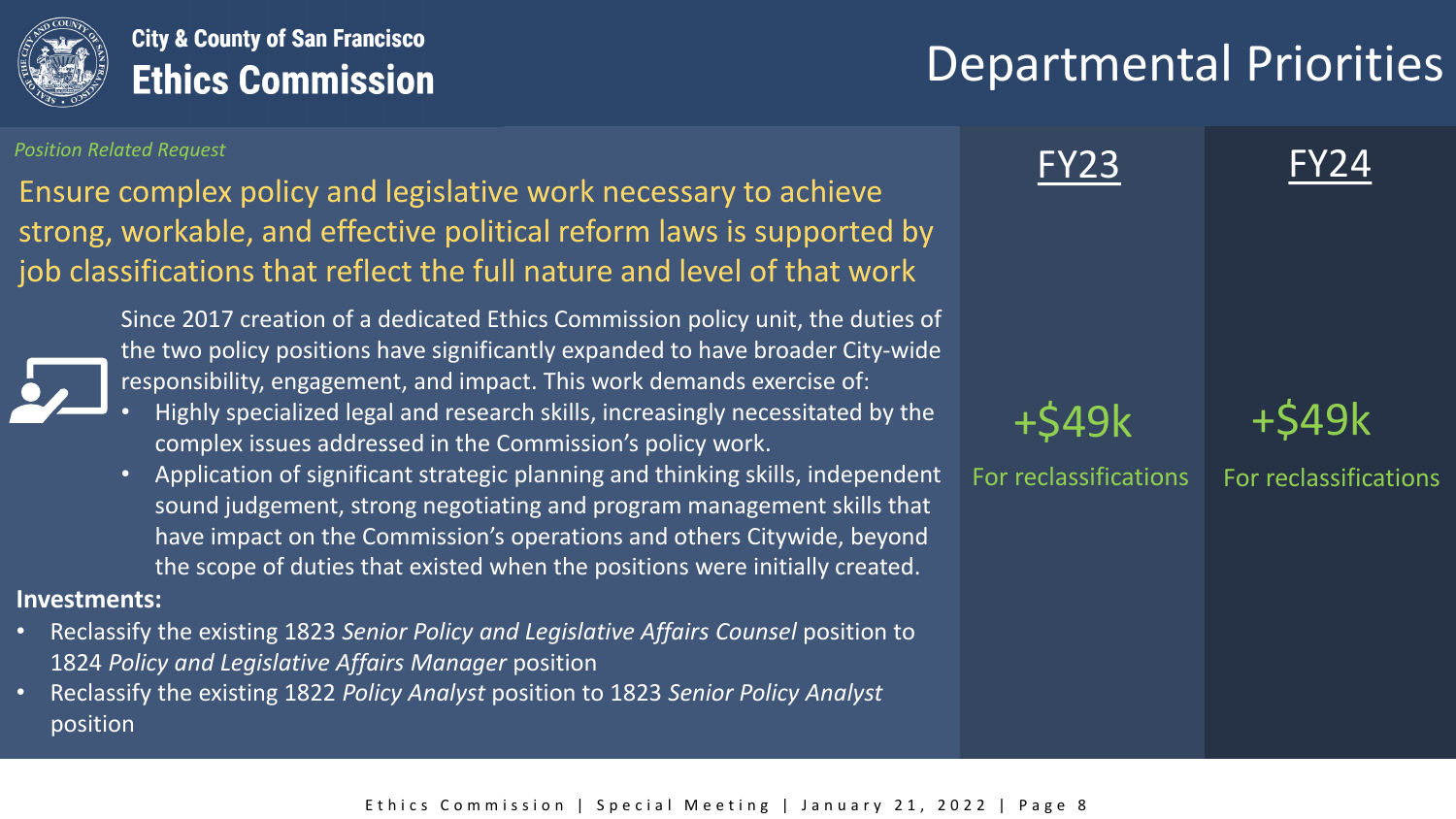

# Departmental Priorities

### Strengthen reach and impact of Audit programs by adding a new *Senior Auditor* position to ensure fuller, more timely oversight *Position Related Request*

• Performing mandatory and discretionary campaign audits, lobbying audits, Form 700 post-filing compliance reviews, and public campaign funds qualification and disbursement reviews are Audit Division duties.



• The Division's capacity to perform more timely audits (as recommended in the BLA audit), to conduct discretionary audits, and establish post compliance reviews of Commission programs remains limited with only three 1822 *Auditor* positions.

• The breadth of projects required of the Division requires staffing aligned with the Commission's auditing and growing post-compliance and review responsibilities. To help address unmet and emerging programmatic needs and ensure that relevant oversight work can be developed for improved impact and timely execution, a new *Senior Auditor* staff position is necessary.

#### **Investments:**

- One new 1823 *Senior Auditor* position as a 3-year limited term exempt position starting in FY23
- Funding for technology equipment and software for this new position

**FY23** 

 $+5145k$ 

At 0.79 FTE in the first year

At 1 FTE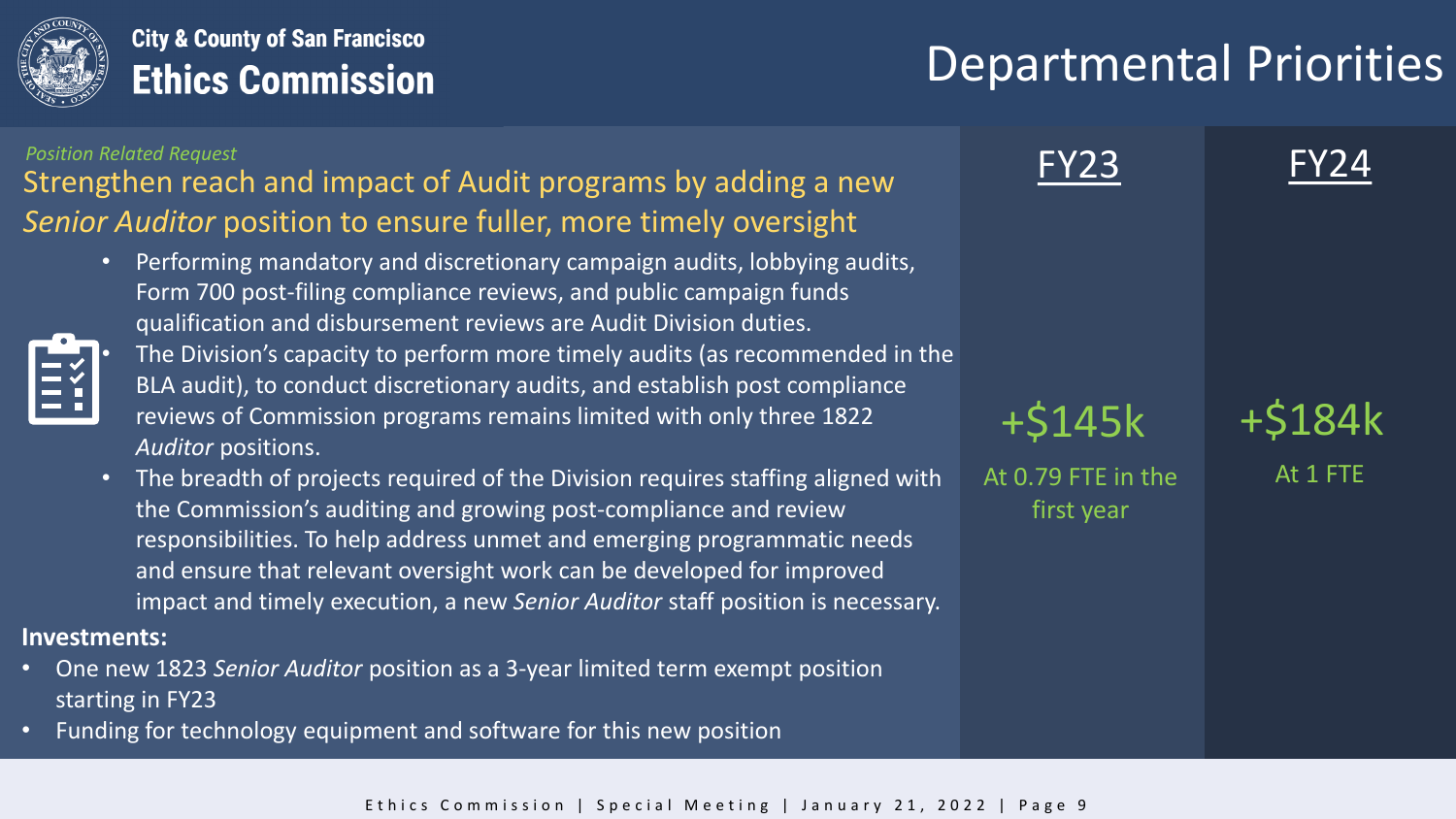

## Departmental Priorities

Maintain core business systems by funding essential technology and professional services *Non-Position Related Request*

- Essential technology includes software tools such as ticketing application to track issues reported by staff and filers; application to build user-friendly forms for e-filing disclosures; and data visualization tool to re-design and improve campaign dashboards.
- Funding is needed to meet maintenance cost increase for NetFile efiling system per consumer price index adjustment.
- End-of-support laptops and accessories for staff must be replaced and an inventory of back-up equipment for business continuity is essential.

#### **Investments:**

• Provide funding to procure software tools, professional services, and equipment



 $+578k$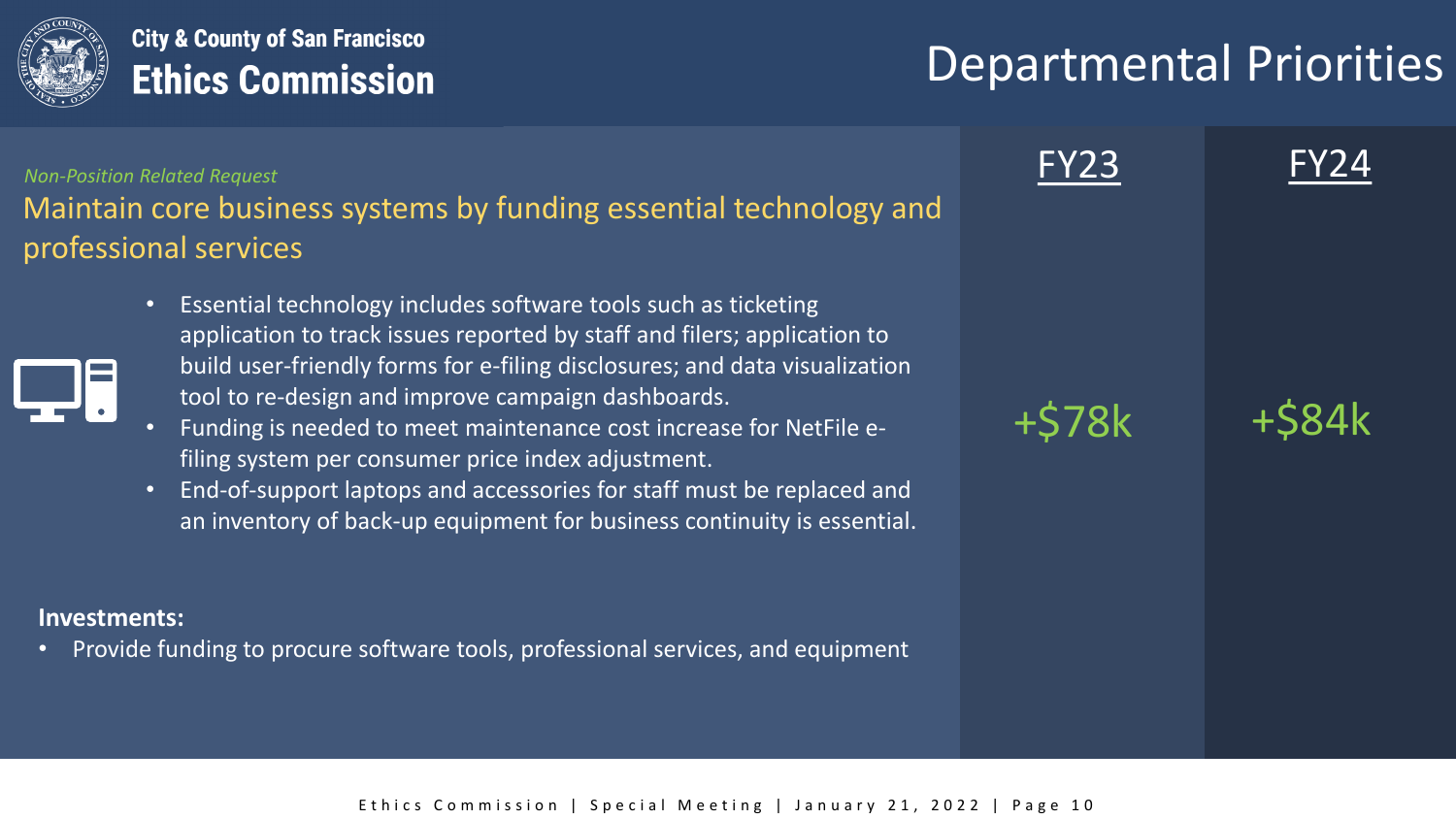

## Departmental Priorities

#### *Non-Position Related Request*

Provide necessary support for Commission's core business functions by funding essential services provided by other departments

- Funding for the Department of Technology to cover cost increases for office software tools due to increase in staffing levels, volume of DocuSign public disclosure e-filings, device support services, and website hosting charges.
- New funding arrangement with the Office of Contract Administration is necessary to assist the Commission in ensuring it has the capability to secure external auditing contracts as necessary for mandatory audits of publicly financed campaign audits, and for contracts related to technology services. Note: Funding for work related to audits of publicly-financed candidates will be allocated from the Election Campaign Funds as administrative expenses.

#### **Investments:**

• Provide necessary funding for technology and contracting services

**FY23** 



+\$20k +\$70k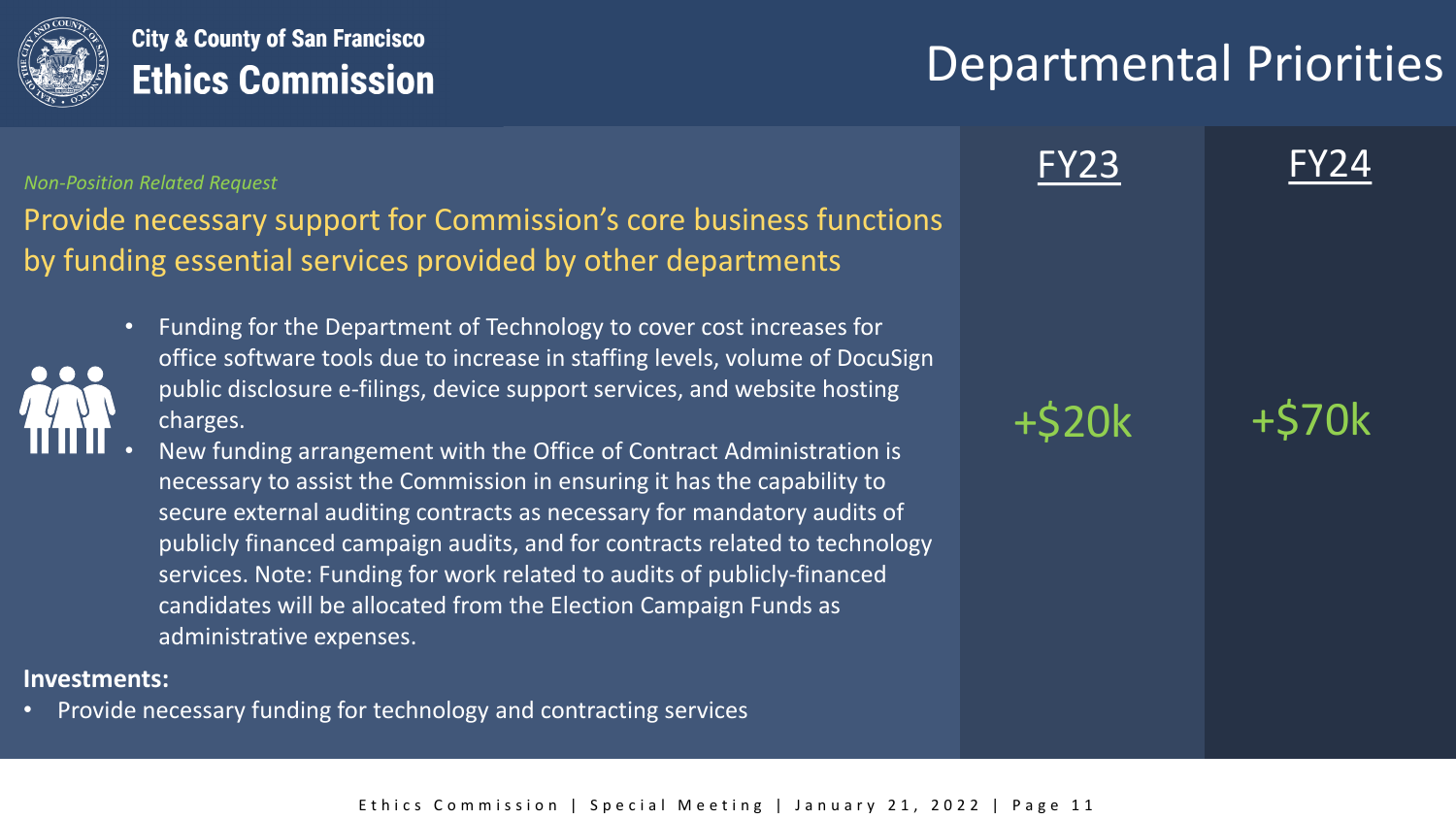

#### *No budgetary impact*

## **Repurposing Existing Position**

- Commission's vacant 1840 *Fines Collection Officer* position will be repurposed as 1840 *Finance and Operations Coordinator* within the Executive team to consolidate Commission support operations and other departmental functions currently distributed across program staff to enable better operational and program delivery.
- This re-aligned role will assist with;
	- Commission meeting support, communications, and related responsibilities
	- Commissioner onboarding and ongoing technical support
	- Departmental budgeting activities and day-to-day financial operations
	- Supporting IT procurement and contracting functions
	- Department-wide initiatives and special projects
- The fines collection functions will be incorporated in the Streamlined Administrative Resolution Program in the Enforcement Division.
- As this position is already fully funded in the Commission's budget, this change does not require a budget request.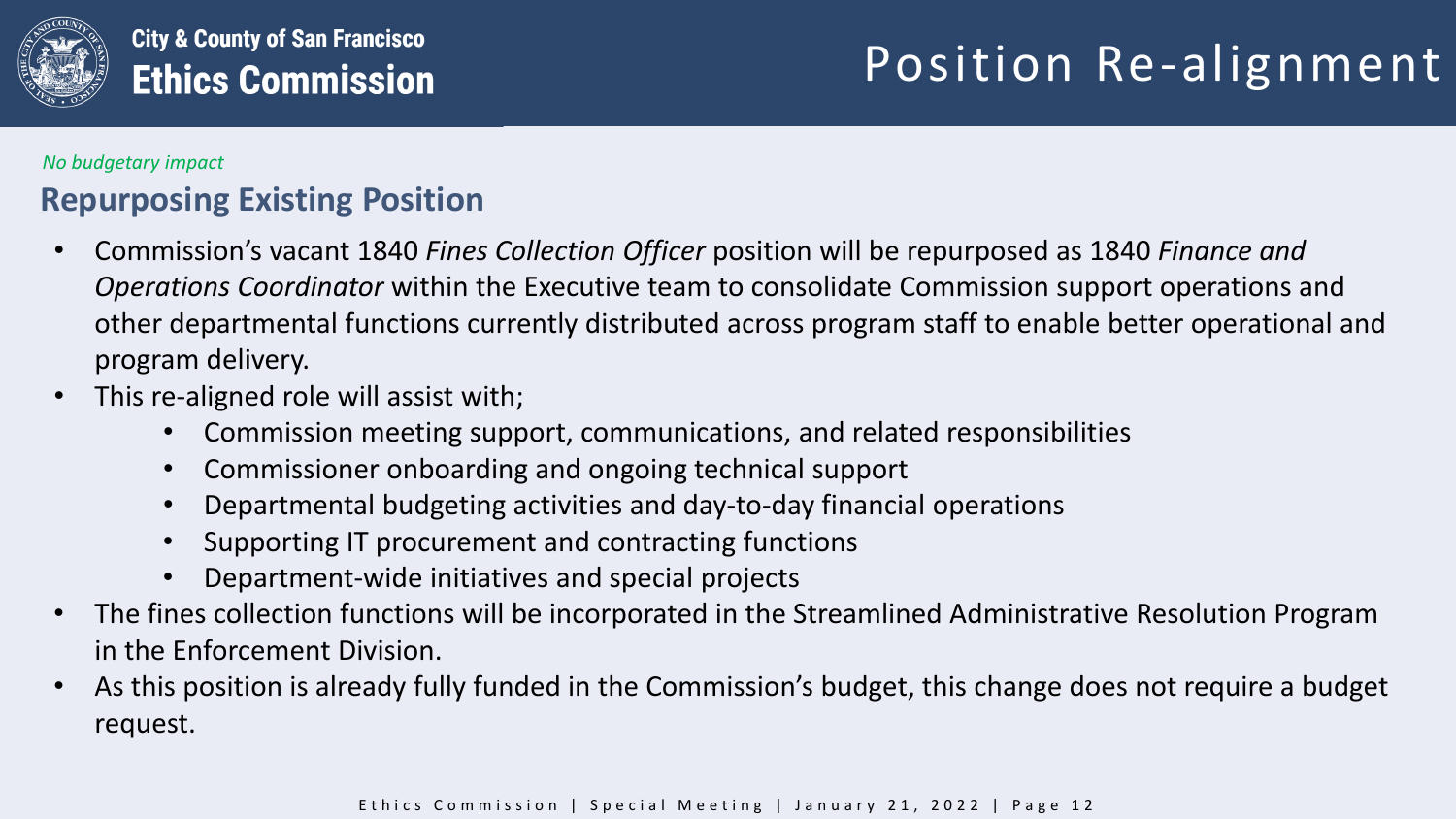

# Operating Budget Summary

| <b>Description</b>                | <b>FY23</b><br>(July 1, 2022 - June 30, 2023) | <b>FY24</b><br>(July 1, 2023 - June 30, 2024) |
|-----------------------------------|-----------------------------------------------|-----------------------------------------------|
| <b>Allocated Operating Budget</b> | \$6,956,814                                   | \$6,555,296                                   |
| <b>ETH Requests</b>               |                                               |                                               |
| <b>Position Related Requests</b>  | \$215,129                                     | \$598,233                                     |
| Non-Position Related Requests*    | \$98,162                                      | \$153,683                                     |
| <b>Total Request</b>              | \$313,291                                     | \$751,916                                     |
| Increase from allocated budget    | 4.5%                                          | 11.5%                                         |

*\* Includes software applications, technology equipment, professional services, and services of other departments*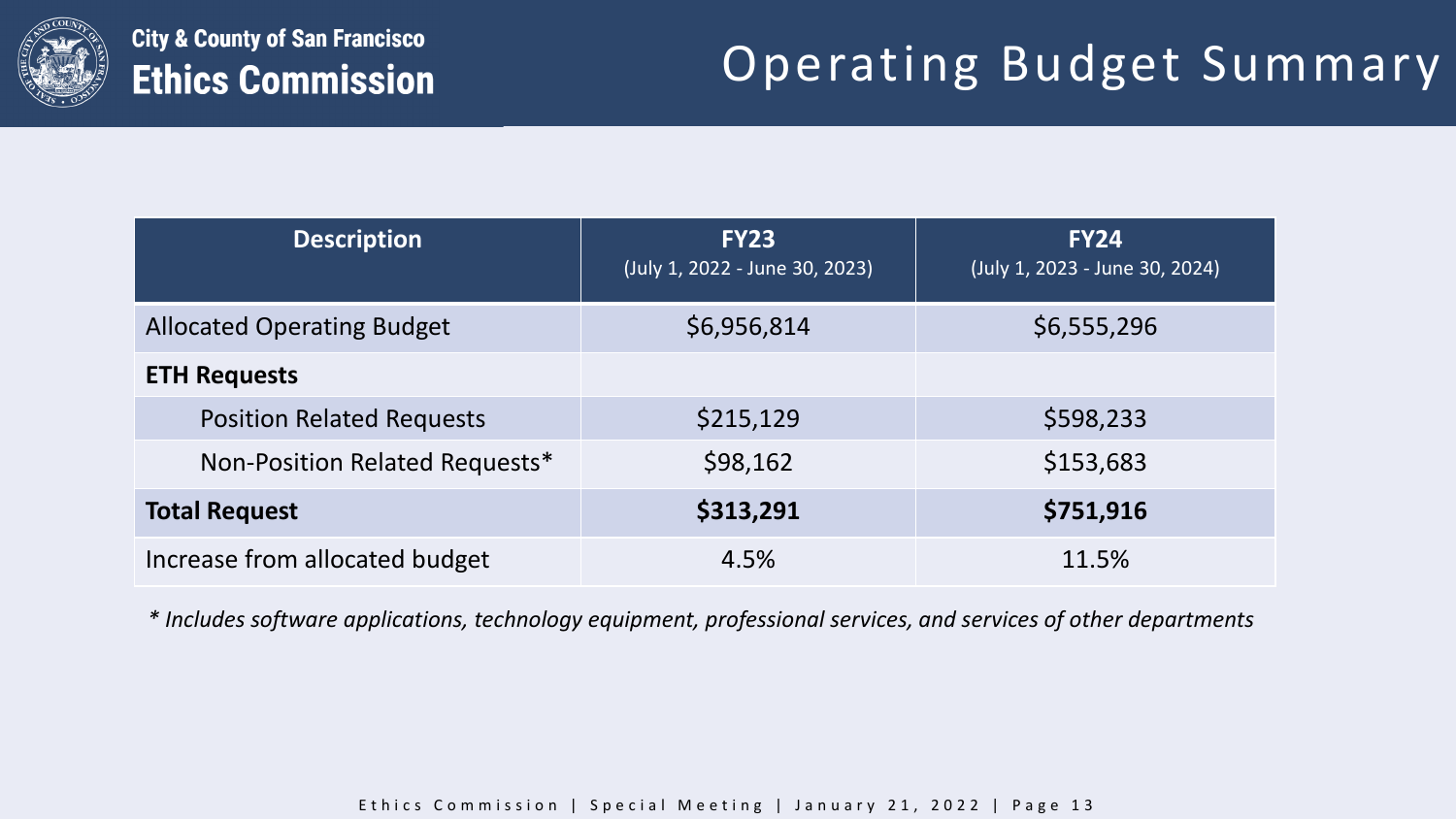### Proposed Ethics Commission Staffing Structure, FY23 - FY24



Coordinator

34 Staff positions funded by Annual Operating Budget